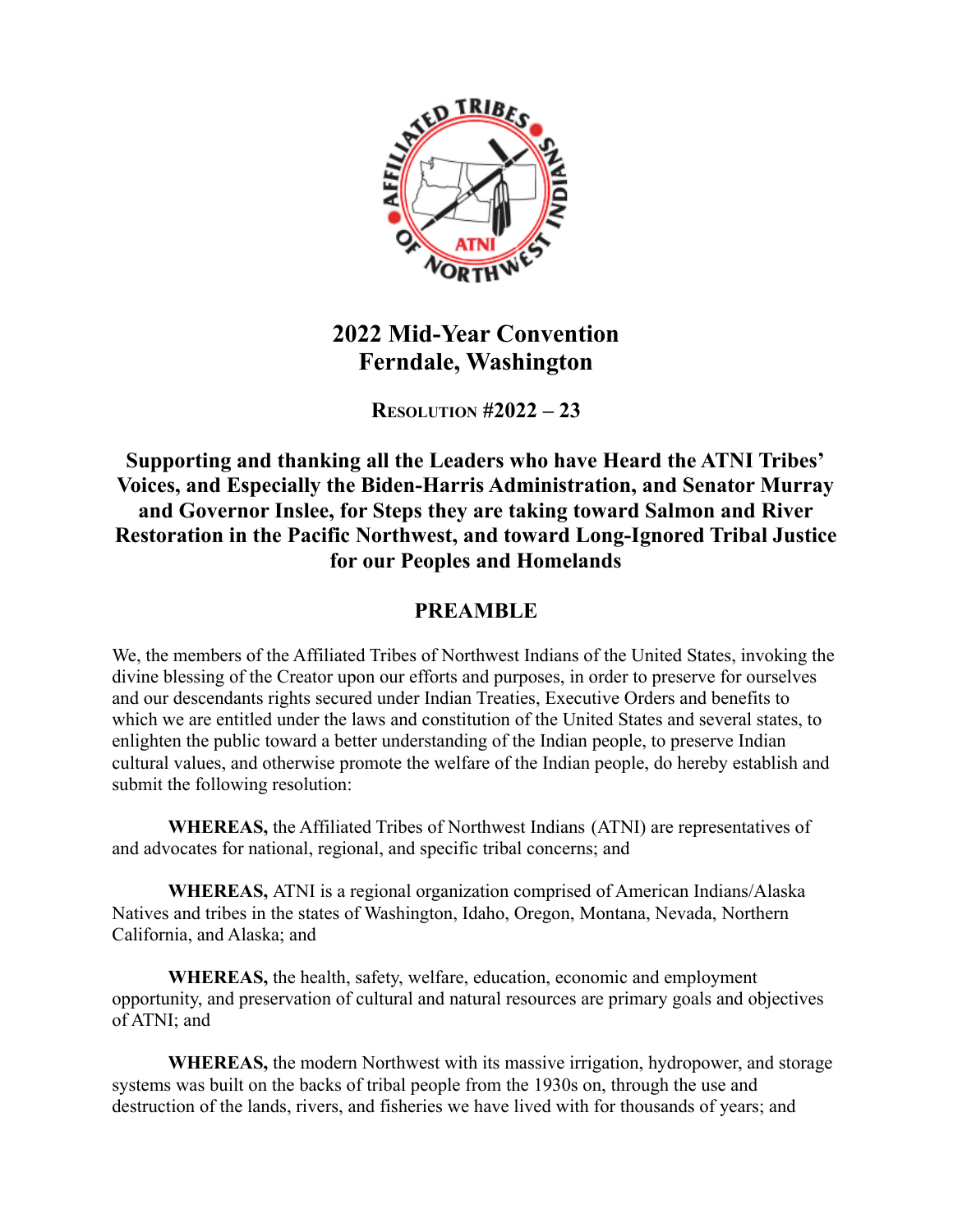**WHEREAS,** the United States shares a unique relationship with the Tribes of ATNI, with the United States being bound to honor the obligations to tribes made in Treaties, Executive Orders, and as a result of its trust responsibility to tribal sovereign nations; and

**WHEREAS,** the fate of our Tribes and the fate of Northwest salmon are intertwined; and

**WHEREAS,** ATNI, through Resolution #2021-23 adopted at the 2021 ATNI Virtual Mid-Year Convention, has emphasized the very real and imminent salmon and climate crises, and the long-ignored tribal justice crises facing the Pacific Northwest, and called on the President of the United States (POTUS) and the 117th Congress to seize this historic opportunity and chart a stronger, better future for the Northwest and bring long-ignored tribal justice to our peoples and homelands, specifically *"to ensure that funding is set aside now at this critical ecological juncture for salmon and orca, to implement the bold actions for salmon and river restoration identified in the framework of Congressman Simpson's Energy and Salmon legislative proposal, including restoring the lower Snake River by breaching the four lower Snake River dams"* and "*to ensure that the salmon restoration priorities of the Tribes of ATNI are prioritized and funded*"; and

**WHEREAS,** since ATNI Resolution #2021-23, NCAI adopted resolution AK-21-009 amplifying ATNI Resolution #2021-23; and ATNI timely convened a Northwest Tribal Salmon and Orca Summit on July 7-8, 2021 to ensure the Tribes' voices were heard by the Biden-Harris Administration and Congress; and a Tribal Salmon and Orca Summit in Washington, DC will be convened on July 14, 2022; and

**WHEREAS,** since ATNI Resolution #2021-23, the Biden-Harris Administration entered into an interim agreement on interim fish passage operations for salmon and steelhead at the eight Columbia and Snake River Dams and staying the longstanding litigation through July 31, 2022, and issued an announcement that emphasized that: *"For the sake of everyone who lives in the Northwest, it is time to chart a more sustainable path in the Columbia River Basin," said White House Council on Environmental Quality Chair Brenda Mallory. "This agreement opens an opportunity for States, Tribes, Federal agencies, Congress, and all stakeholders to work together to forge enduring solutions that are so badly needed. The Administration is committed to reaching a long-term solution in the region to restore salmon, honoring our commitments to Tribal Nations, ensuring reliable clean energy, and addressing the needs of stakeholders"*; and

**WHEREAS,** since ATNI Resolution #2021-23, U.S. Senator Murray and Governor Jay Inslee on October 22, 2021, issued a joint statement, *"announcing a joint federal-state process to determine whether there are reasonable means for replacing the benefits provided by the Lower Snake River Dams, sufficient to support breach as part of a salmon recovery strategy for the Snake River and the Pacific Northwest"*; and concluding that, *"Every community in the Pacific Northwest knows the value and importance of our iconic salmon runs—the time is now to take decisive action. We look forward to working with every community from every part of the Pacific Northwest and those on both sides of the aisle to finally establish a regional path forward to save the salmon"*; and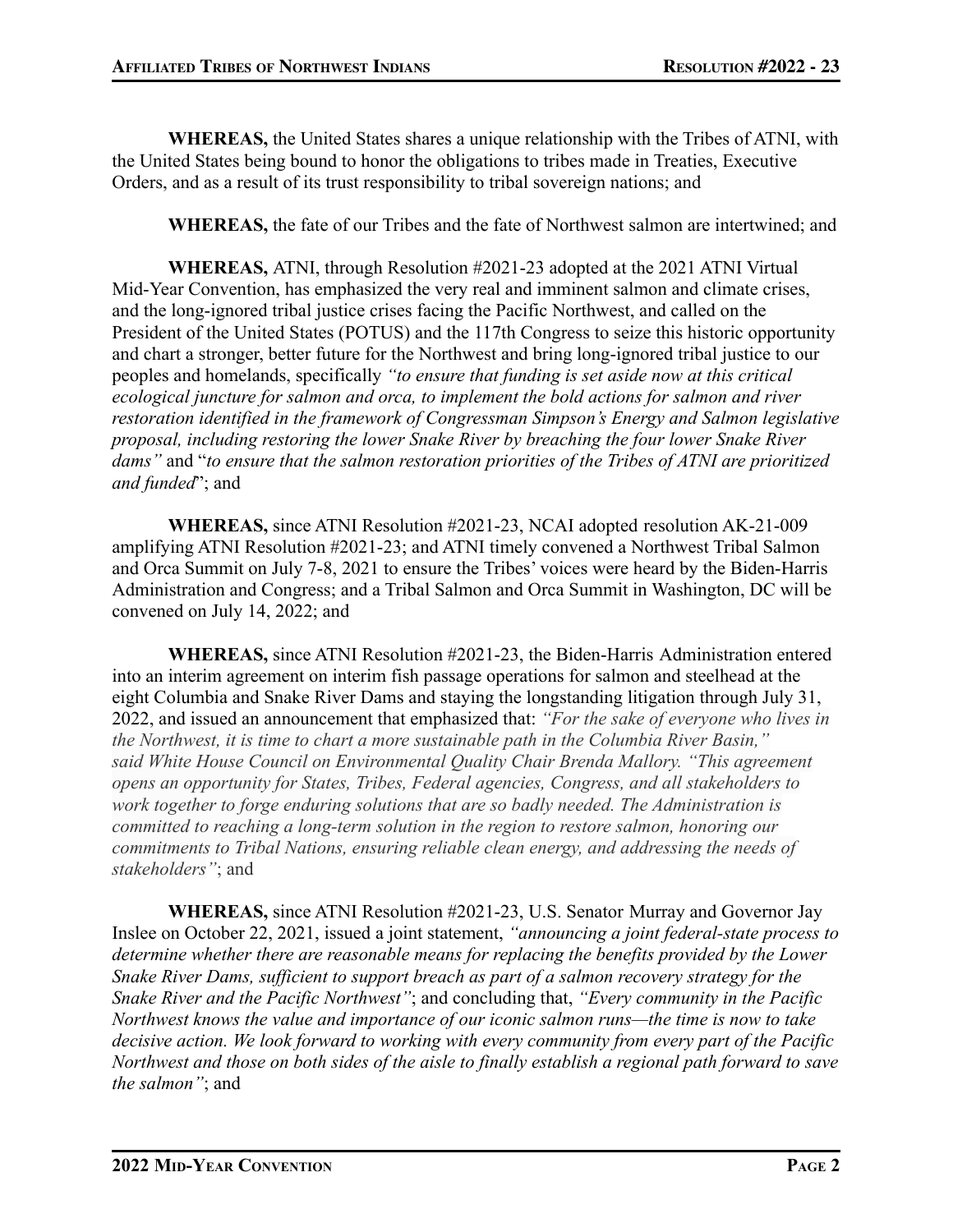**WHEREAS**, since ATNI Resolution #2021-23, and immediately following U.S. Senator Murray and Governor Inslee's announcement, Oregon Senators Wyden and Merkley emphasized that *"We look forward to working with Senator Murray and Governor Inslee as they build on previous efforts and bring all interested parties to the table to address salmon recovery, irrigation, dam use, as well as power and transportation needs"*; and

**WHEREAS,** since ATNI Resolution #2021-23, U.S. Senator Cantwell and Rep. Kilmer took the lead in securing dedicated federal funding for removing, restoring and replacing culverts that block salmon from passage to their habitat, and Senator Cantwell and the state of Washington have advanced the Pacific Northwest National Laboratory Grid Storage launchpad to speed innovation and deployment of grid-scale energy technologies with Senator Cantwell stating that *"Energy storage is going to be one of the largest economic opportunities of the 21st century. By the end of 2030, analysts predict there will be 20 times more energy storage online than at the end of 2020"*; and

**WHEREAS,** since ATNI Resolution #2021-23, the Biden-Harris Administration has also taken steps to engage and consult with Columbia Basin Tribes, and on March 28, 2022, issued a White House Statement – signed by Secretary Deb Haaland (Department of the Interior), Secretary Jennifer Granholm (Department of Energy), Assistant Secretary Michael Connor (Department of the Army), Chair Brenda Mallory (Council on Environmental Quality), and Under Secretary Dr. Richard Spinrad (Department of Commerce/NOAA) – recognizing that the Columbia Basin is a region where, *"For the Tribes, their past, present, and future is inextricably linked to the continued existence of salmon and the health of the rivers that support them, which is why the Tribes experience profound consequences from the dwindling salmon runs. As the Affiliated Tribes of Northwest Indians and the National Congress of American Indians explained in resolutions passed last year, the Basin faces not only an environmental crisis, but an environmental justice crisis too"*; and concluding that, *"We cannot continue business as usual. Doing the right thing for salmon, Tribal Nations, and communities can bring us together. It is time for effective, creative solutions"*; and

**WHEREAS,** ATNI continues to stand united in supporting investment in salmon and river restoration in the Northwest; now

**THEREFORE BE IT RESOLVED,** that ATNI supports and thanks all the leaders who have heard the voices of the ATNI tribes, and especially thanks the Biden-Harris Administration, and Senator Patty Murray and Governor Jay Inslee, for their public acknowledgements, efforts, and current actions in moving the Northwest toward the bold actions that will be needed for salmon and river restoration in the Columbia Basin: to support salmon, steelhead, lamprey, and native fish, within their complete ecosystems – from the orca in the ocean and Puget Sound to the nutrients salmon supply to the furthest inland streams – and to support the Northwest Indian people who have lived with these species in mutual dependence since time immemorial; and

**BE IT FURTHER RESOLVED,** that ATNI Tribes call for continued support and action from the Biden-Harris and subsequent Administrations and the Congress to ensure that the bold actions needed for salmon and river restoration in the Columbia Basin are taken; and